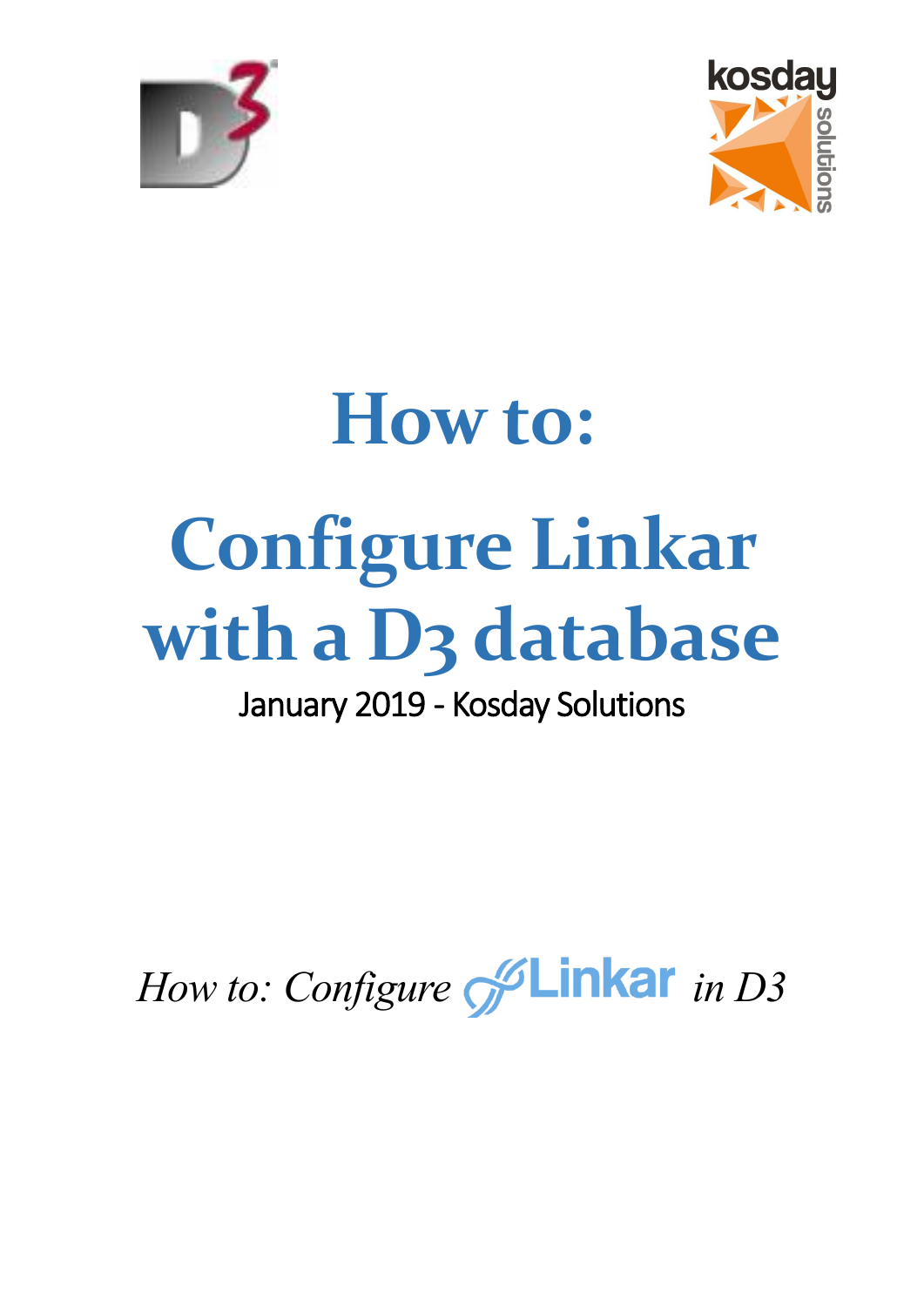## 1. Install Linkar Server in your favourit platform

You must install Linkar Server in Windows, Linux or MacOs, somewhere with TCP/IP access to the machine where D3 is installed (even in the same machine if you want).

### 2. Install Linkar MV components in D3

- a. Copy file LINKAR\_D3\_x\_y\_z from the LINKAR folder in the machine where you have installed Linkar Server in the MV subfolder to any folder in the server where D3 is installed (actually this is a D3 **not compressed**).
- b. Connect to D3 with your terminal emulator and create the account where LINKAR components will be installed (usually LINKAR) and create an account for the Linkar Demo files (usually LINKAR\_DEMO).
- c. Log to the LINKAR components account (f.i. LINKAR) at TCL.
- d. Open with a text editor (Notepad or similar) the file LK.PROC.INSTALL.D3.TXT and COPY all its content.
- e. Paste it in TCL in your emulator screen.
- f. Press *Y* when it ask you for Continue.
- *g.* It will ask you: *Input MV Components File Name with his Full Path ?* Write the complete path, filename included, where you have put the pseudofloopy.
- *h.* Now if you are using D3 Linux it will ask you if you want to use FlashBasic or not (if you use FlashBasic all subroutines called by Linkar must be compiled with FlashBasic). If you are using D3/NT and MVSP then FlashBasic is mandatory so you do must answer Y. . *Do you want compile with FlashBasic <Y>?*
- *i.* Press *Y* if you want to use flashbasic or *N* if you do not.
- *j.* Now the installer will ask you if you want to prepare your data accounts in order to be used with Linkar. *Do you want Enable Accounts to connect with Linkar Server <Y> ?*
- *k.* Press *Y*.
- *l.* You can insert more than one account, seperetad by an space. By now, insert the name of the demo account you have created in point b (f.i. LINKAR\_DEMO). *Type your Data Accounts separated with spaces ?*
- *m.* Insert the name of the demo account, f.i. LINKAR\_DEMO
- *n.* Press *Y* to next question and installer will create the demo files in the account.
- *o.* Installer will create all the Linkar components and will ask you where do you want to create the demo files (may be you have enable more than one account and it needs to know which is the demo account)
- *p.* Press the demo account name (f.i. LINKAR\_DEMO).
- *q.* Installer will ask you how many orders you want to create in the demo ORDERS file. Choose yourself.

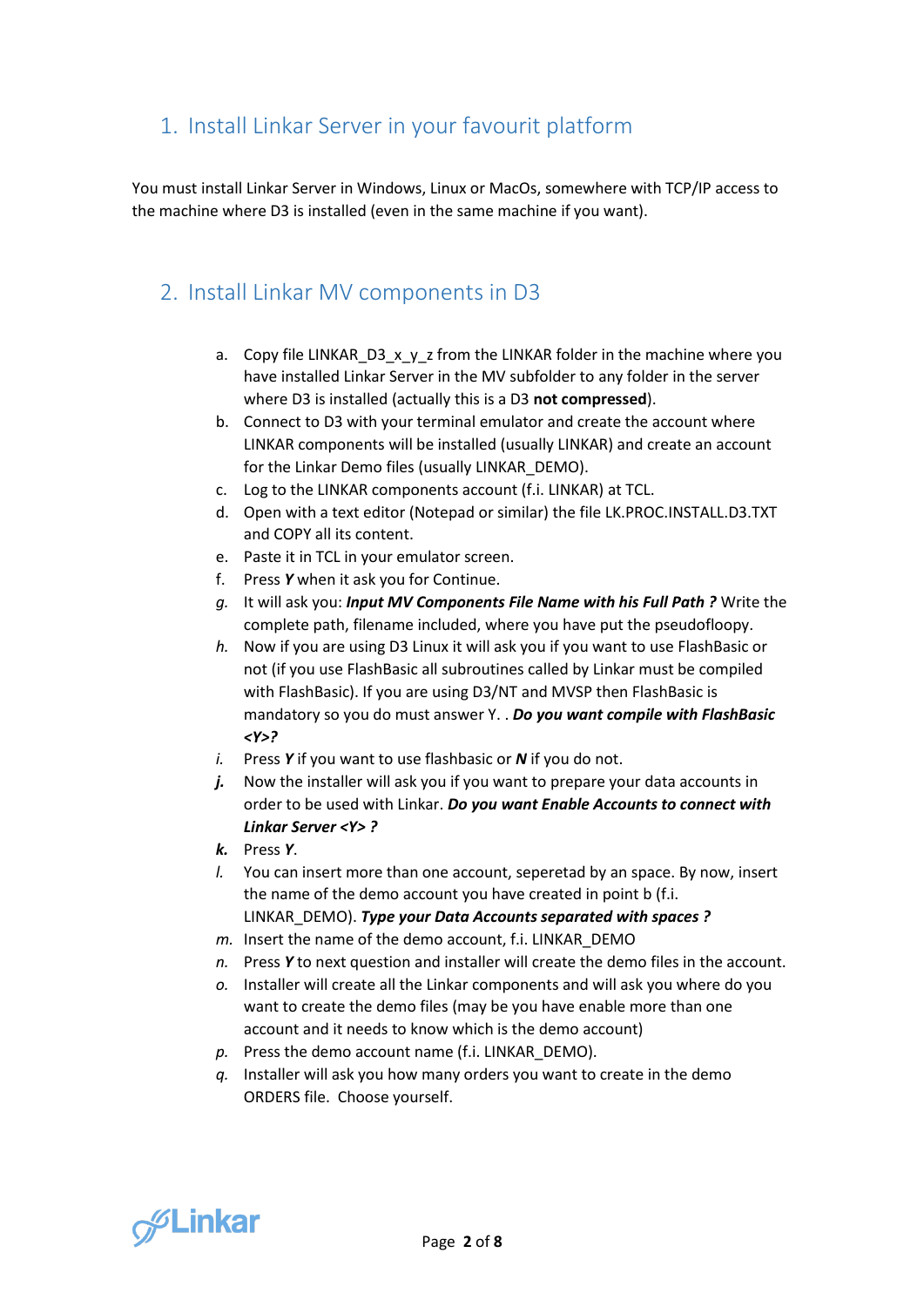# 3. Configure Profile and EntryPoint in Linkar Manager as Permanent connections

- a. Open Linkar Manager and Connect to Linkar Server.
- b. Select Configuration and ProfileD3.



#### c. Push *Add EntryPoint button*.

With D3/Linux you can choose between three different connection types, *SOCKET, MVSP*  or *TELNET.* With D3/Windows *SOCKET* connections **are not allowed**. It is important to notice that if you use *MVSP* connection types, all your programs **must be compiled** whit FlashBasic. If you use *SOCKET* or *TELNET* connection types, you can choose to use or not use FlashBasic. Let's see how to configure each one:



#### *i. D3/UX , SOCKET connection type (not allowed in D3/Windows)*

Give a name to the EntryPoint and select SSH if you want to use SSH for starting the socket (if not it will use Telnet). We will talk about this later. Telnet or SSH are used exclusively to start sockets in this type of connection.

d. Configure the Entrypoint

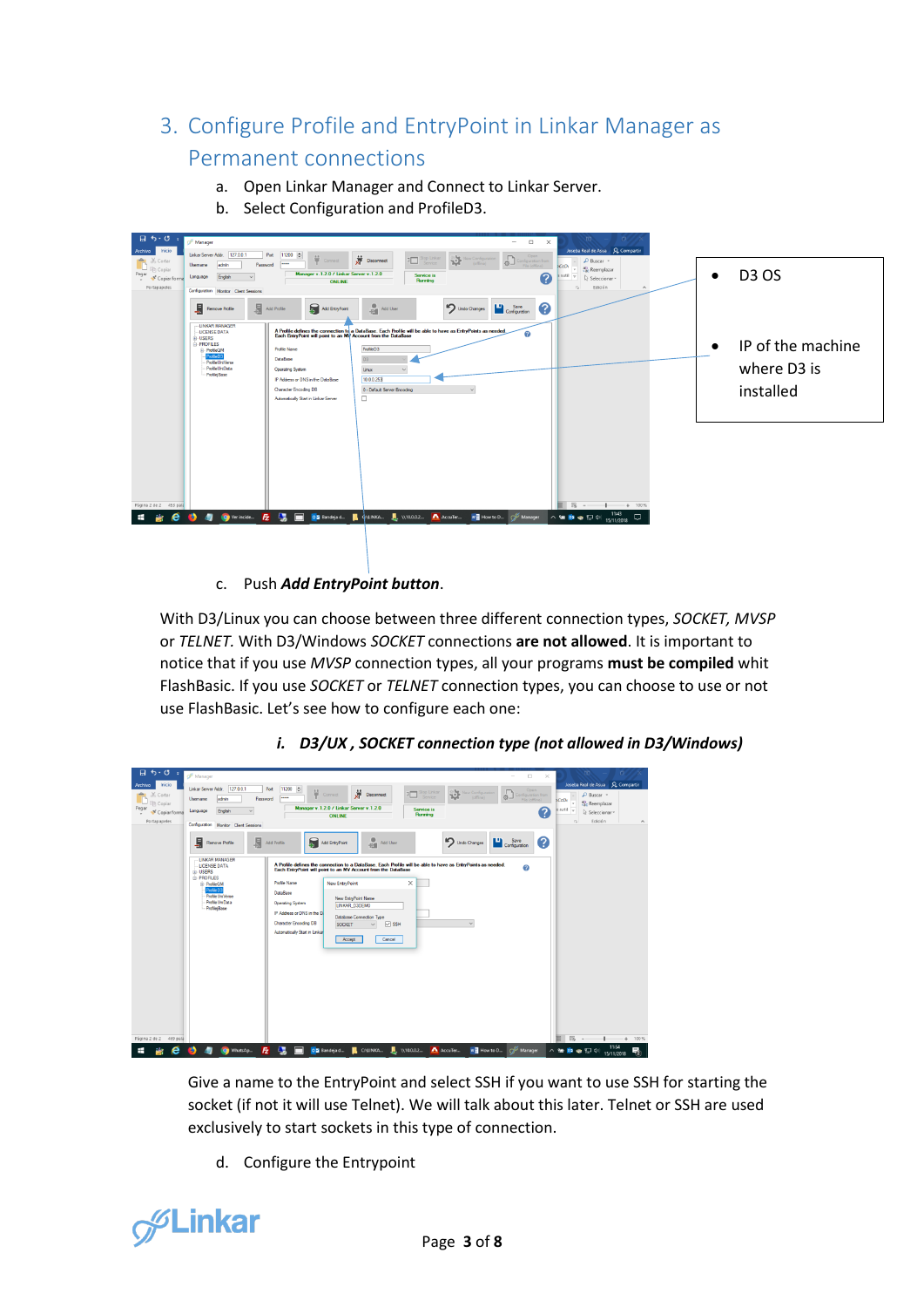| O <sup>C</sup> Manager<br>127,0.0.1<br>11200 수<br>Linkar Server Addr.<br>Port<br>$\frac{11}{10}$ Connect<br>Disconnect<br><b>Ell</b> Stop Linkar<br>Password<br>Usemame<br>admin<br>Manager v.1.2.0 / Linkar Server v.1.2.0<br>Service is<br>English<br>Language<br>$\sim$<br>Running<br><b>ONLINE</b>                                                                                                                                                                                                                                                                                                                                                                                                                                                                             | α<br>$\times$<br>Open<br>ゃ<br>New Configuration<br><b>Instrumentos from</b><br>2                                                                                                                                                                                                   |
|------------------------------------------------------------------------------------------------------------------------------------------------------------------------------------------------------------------------------------------------------------------------------------------------------------------------------------------------------------------------------------------------------------------------------------------------------------------------------------------------------------------------------------------------------------------------------------------------------------------------------------------------------------------------------------------------------------------------------------------------------------------------------------|------------------------------------------------------------------------------------------------------------------------------------------------------------------------------------------------------------------------------------------------------------------------------------|
| Configuration Monitor Client Sessions                                                                                                                                                                                                                                                                                                                                                                                                                                                                                                                                                                                                                                                                                                                                              |                                                                                                                                                                                                                                                                                    |
| Add User<br>周<br><b>Real</b> Add Entry Point<br><b>Remove EntryPoint</b><br><b>Add Profile</b>                                                                                                                                                                                                                                                                                                                                                                                                                                                                                                                                                                                                                                                                                     | Undo Changes<br>Save<br>Configuration<br>0                                                                                                                                                                                                                                         |
| LINKAR MANAGER<br>Automatically Start in Linkar Server<br>Keep DataBase Log Files<br><b>LICENSE DATA</b><br>EntryPoint Settings<br><b>ID-USERS</b><br><b>C-PROFILES</b><br><b>TCP Port</b><br>11400<br>÷<br><b>E-ProfileQM</b><br>- LINKAR DEMO<br><b>E-ProfileD3</b><br><b>LINKAR D3DEMO</b><br>Connection Type<br>SOCKET<br>$\sim$<br><b>Profile Limit/erne</b><br><b>Profile UniData</b><br>Parameters of Connection to DataBase to Open Sessions or Lines<br>- Profilei Base<br>1000253<br>Address IP or DNS Name<br>Usemane<br><b>TCP Port</b><br>D SSH<br>22<br>Password<br>(3) LINKAR DEMO<br><b>MV Account</b><br>Session Pooling Parameters<br>Permanently Connected Sessions<br>٠<br>$ \Phi $<br><b>Temporal Sessions on Demand</b><br>Inactivity seconds for disconnect | Force Customized Control<br>0<br>LINKAR D3DEMO<br>EntryPoint Name<br>Login Expiration Time in seconds<br>3600<br>$\overline{v}$<br>$(1)$ joseba<br>************<br>$\Box$ Show<br>(2)<br><b>REMEMBER: Must be enabled with</b><br><b>LK ENABLE Command</b><br>$\frac{1}{2}$<br>180 |
| (4)<br>Password 2<br>$\Box$ Show<br>(5)<br>$\Box$ Show<br>Password 3<br>Last Socket Port 11101<br><b>TELNET Session EXIT command</b><br>lext<br><b>FAA</b>                                                                                                                                                                                                                                                                                                                                                                                                                                                                                                                                                                                                                         | 6<br>First Socket Port 11100 0<br>Show<br>Database<br>commands                                                                                                                                                                                                                     |

#### **EntryPoint Settings:**

**Tcp Port:** This is the port where **LINKAR SERVER will be listening** for the clients in order to connect to the database. It must NOT BE used in other Entrypoint and it is a TCP Port that must be free in the machine where LINKAR Server is running.

#### **Database parameters:**

**IP Address or DNS name:** IP or DNS name of the Machine where D3 is installed.

**MV Account:** Name of the data account in D3 you want to work with. For pooling: One EntryPoint works always with One account. If you want to use one EntryPoint with multiple accounts you should create Qpointers to the files you want to work with (and cataloge triggers, etc.) or use the absolute D3 reference ("account\_name,filename,").

By now, we can forget the rest of database parameters.

#### **Session pooling parameters:**

**Permanently connected sessions:** Number of sessions that will be started in the database when the EntryPoint starts.

**Temporal sessions on demand:** By now, we will put 0 in this box.

**First socket port:** TCP port where the machine that runs D3 will be listening to LinkarServer inquires. This port must be free in the machine where D3 runs. If Linkar Server runs in the same machine that D3 does, it must be different to any of the ports used by Linkar Server and any other EntryPoint defined.

By now, this is enough in the D3 entry point configuration.

e. Start *manually* the sockets in the D3 machine.

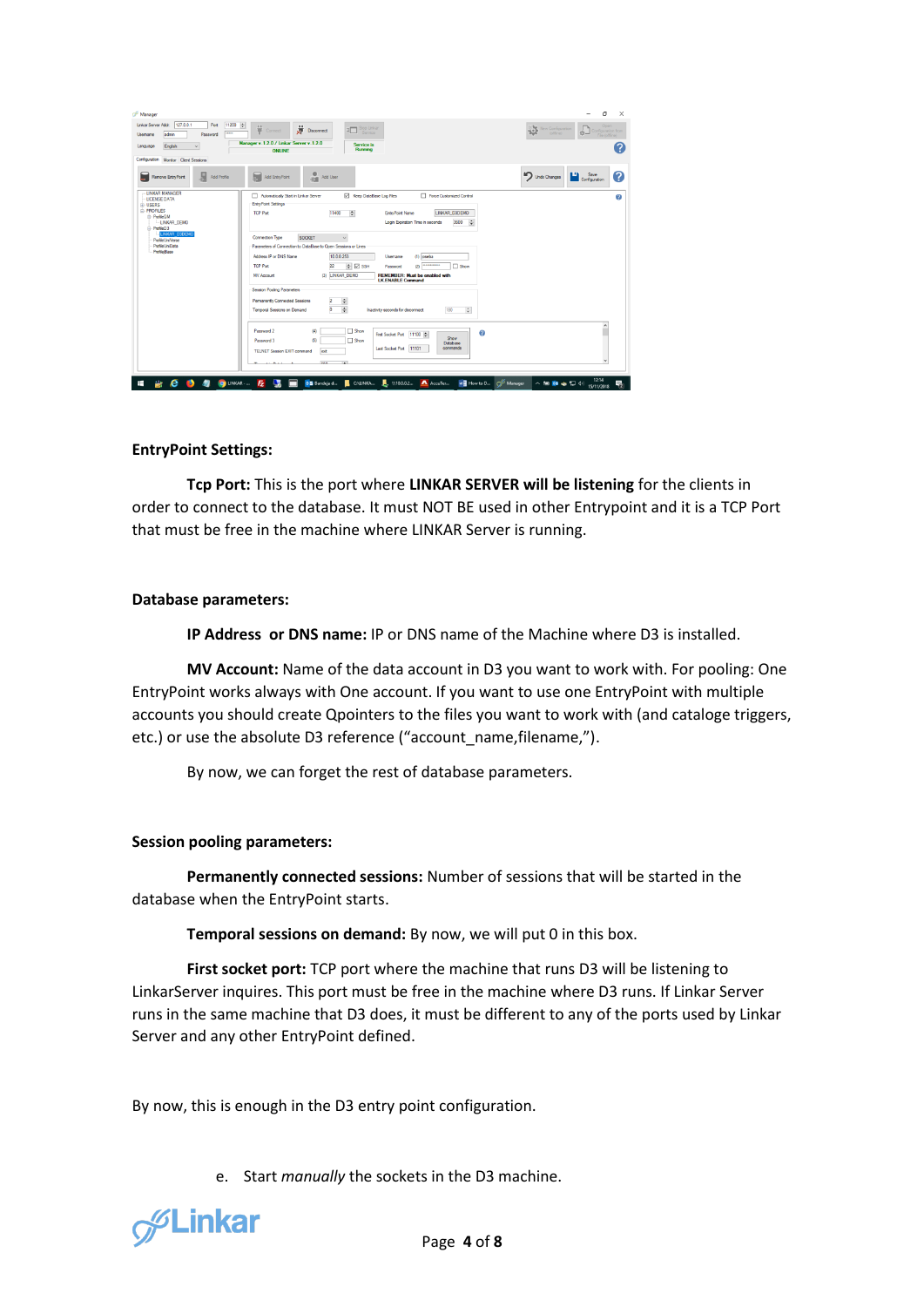i. If you push the *Show database commands* in Linkar manager you will see:

| Show TCL commands                                                                                               | $\boldsymbol{\mathsf{x}}$ |
|-----------------------------------------------------------------------------------------------------------------|---------------------------|
| You can type these commands in your DataBase<br>TCL to open the Permanent Sessions directly. Will be<br>faster. | Copy to Clipboard         |
| LKLISTENING - SOCKET, 11100<br>LKLISTENING - SOCKET, 11101                                                      |                           |
|                                                                                                                 |                           |

Go to your TCL session with D3 in **the data account you want to work** with (**never in the Linkar Account)** and write each line beginning with Z(SD) :

#### **:Z LKLISTENING -SOCKET,11100**

#### **:Z LKLISTENING -SOCKET,11101**

You have manually started the sockets in D3 (actually you can configure this in colsdtart taking always care that it **must start** in the data account defined in the EntryPoint).

| :list-jobs                                         |                                   |                                  |
|----------------------------------------------------|-----------------------------------|----------------------------------|
| <b>PHANTOM JOBS STATUS AT 12:36:06 15 Nov 2018</b> |                                   | PAGE 1                           |
|                                                    |                                   |                                  |
| dm linkar demo                                     | 1 66 running $(1606)$ 15/11 12:09 | <b>LKLISTENING -SOCKET,11101</b> |
| dm linkar demo                                     | 1 65 running $(1647)$ 15/11 12:08 | <b>LKLISTENING -SOCKET,11100</b> |

Remember that, depending on the D3 version, sockets will use licences of the database.

- f. Now start the EntryPoint from the Manager (Monitor tab, right-click the entrypoint and push Start)
- g. Start Linkar tester application and you will see everything works ok.

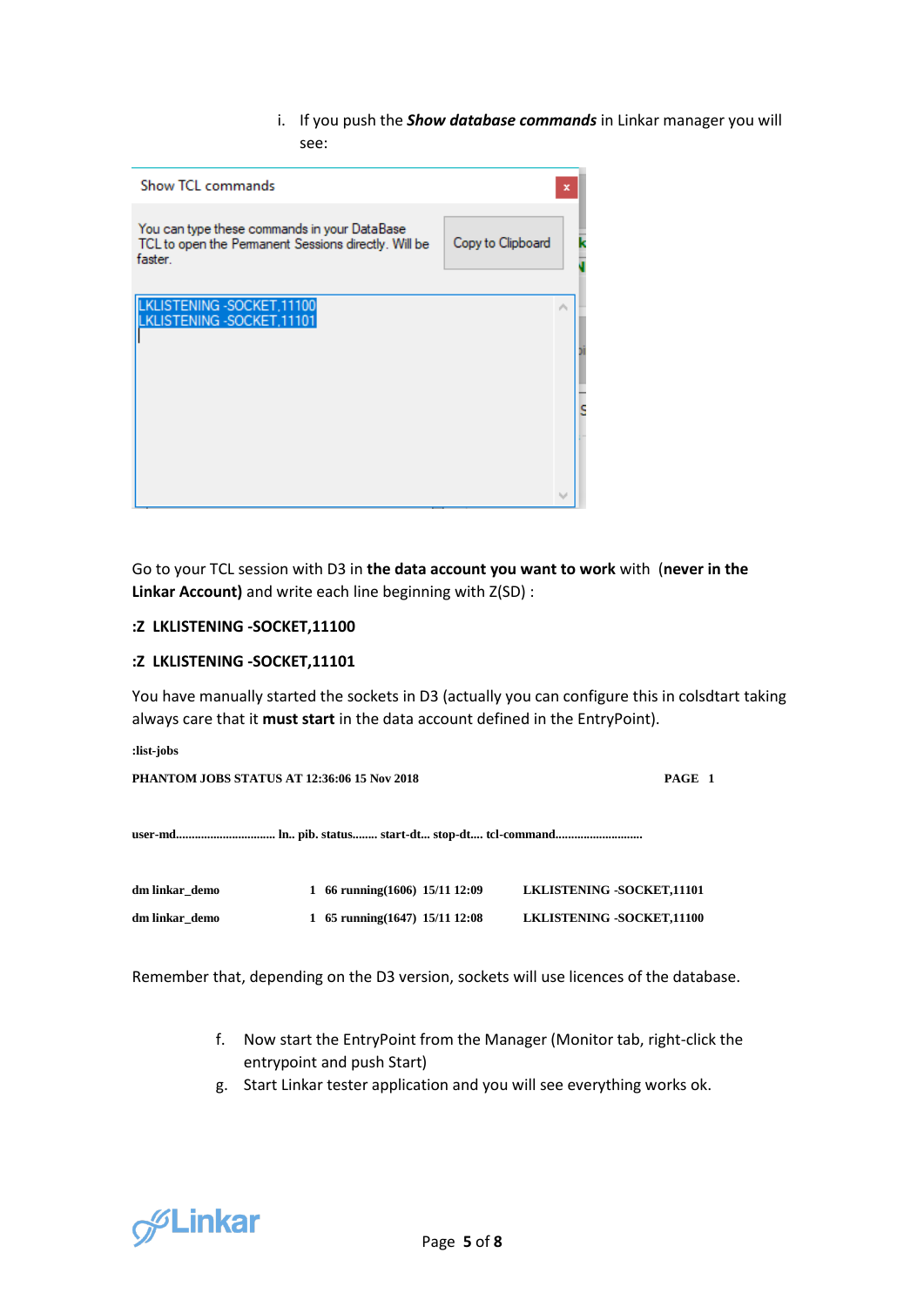#### *ii. D3 , MVSP connection type*

Note: In D3/NT FlashBasic is mandatory if you use MVSP connection type

| <sup>6</sup> Manager<br>127.0.0.1<br>$11200$ $\div$<br>Linkar Server Addr.<br>Port<br><br>Password<br>Usemame<br>admin<br>English<br>Language<br>$\checkmark$                                                                                                                    | $\frac{11}{2}$ Connect<br>Disconnect<br><b>Englisher</b> Stop Linkar<br>Service<br>Manager v.1.3.2 / Linkar Server v.1.3.2<br>Service is<br><b>Running</b><br>ONLINE                                                                                                                                                                                                                                                                                                                                                                                                                                                                                                                                                                                                                                                                                                                                                                                                                                | σ<br>$\times$<br>Open<br>New Configuration<br>(offline)<br>$\overline{\mathbb{Q}}$<br>Configuration from<br>File (offine)<br>? |
|----------------------------------------------------------------------------------------------------------------------------------------------------------------------------------------------------------------------------------------------------------------------------------|-----------------------------------------------------------------------------------------------------------------------------------------------------------------------------------------------------------------------------------------------------------------------------------------------------------------------------------------------------------------------------------------------------------------------------------------------------------------------------------------------------------------------------------------------------------------------------------------------------------------------------------------------------------------------------------------------------------------------------------------------------------------------------------------------------------------------------------------------------------------------------------------------------------------------------------------------------------------------------------------------------|--------------------------------------------------------------------------------------------------------------------------------|
| Configuration Monitor Client Sessions                                                                                                                                                                                                                                            |                                                                                                                                                                                                                                                                                                                                                                                                                                                                                                                                                                                                                                                                                                                                                                                                                                                                                                                                                                                                     |                                                                                                                                |
| 凬<br>Add Profile<br>Remove EntryPoint                                                                                                                                                                                                                                            | Add User<br>$\Box$<br>Add EntryPoint                                                                                                                                                                                                                                                                                                                                                                                                                                                                                                                                                                                                                                                                                                                                                                                                                                                                                                                                                                | 2<br>Undo Changes<br>Save<br>Configuration                                                                                     |
| <b>LINKAR MANAGER</b><br><b>LICENSE DATA</b><br><b>LE-USERS</b><br><b>PROFILES</b><br>in-ProfileQM<br><b>A</b> -ProfileD3<br>-LINKAR D3DEMO<br><b>D3LXTELNET</b><br><b>Profile UniVerse</b><br>ProfileUniData<br><b>ProfileiBase</b><br>ProfileD3NT<br><b>D3TELNET</b><br>D3MVSP | Automatically Start in Linkar Server<br>Keep Database Log Files<br>Force Customized Control<br><b>EntryPoint Settings</b><br>11700<br>$\left  \cdot \right $<br>D3MVSP<br><b>EntryPoint Name</b><br><b>TCP Port</b><br>H<br>3600<br>Login Expiration Time in seconds<br><b>MVSP</b><br><b>Connection Type</b><br>$\checkmark$<br>Parameters of Connection to Database to Open Sessions or Lines<br>$(1)$ DM<br>Address IP or DNS Name<br>localhost<br>Usemame<br>H<br>$(2)$ $\overline{ }$<br><b>TCP Port</b><br>9000<br>$\Box$ Show<br>Password<br>(3) LINKAR DEMO<br><b>REMEMBER: Must be enabled with</b><br><b>MV Account</b><br><b>LK.ENABLE Command</b><br><b>Session Pooling Parameters</b><br>H<br><b>Permanently Connected Sessions</b><br>$\left  \div \right $<br><b>Temporal Sessions on Demand</b><br>n<br>Inactivity seconds for disconnect<br>180<br>$\frac{1}{2}$<br>$\left  \div \right $<br>Timeout in Database Answers<br>600<br>Q)<br>$\Box$ SHOW<br><b>MV Account Password</b> | Ø                                                                                                                              |
| е<br>÷                                                                                                                                                                                                                                                                           | $\overline{z}$<br>Manager<br>$W$ How to D3.docx -<br>C:\datos\linkar\po<br>$0\overline{2}$                                                                                                                                                                                                                                                                                                                                                                                                                                                                                                                                                                                                                                                                                                                                                                                                                                                                                                          | 10:08<br>$\land$ $\bullet$ $\Box$ 4% 08/01/2019<br>$\Box$                                                                      |

#### **EntryPoint Settings:**

**Tcp Port:** This is the port where **LINKAR SERVER will be listening** for the clients in order to connect to the database. It must NOT BE used in other Entrypoint and it is a TCP Port that must be free in the machine where LINKAR Server is running.

#### **Database parameters:**

**IP Address or DNS name:** IP or DNS name of the Machine where D3 is installed.

**MV Account:** Name of the data account in D3 you want to work with. For pooling: One EntryPoint works always with One account. If you want to use one EntryPoint with multiple accounts you should create Qpointers to the files you want to work with (and cataloge triggers, etc.) or use the absolute D3 reference ("account\_name,filename,").

**Tcp Port:** This is the port where MVSP is listening. MVSP must be enabled in the account and started in the system.

#### **Session pooling parameters:**

**Permanently connected sessions:** Number of sessions that will be started in the database when the EntryPoint starts.

**Temporal sessions on demand:** By now, we will put 0 in this box.

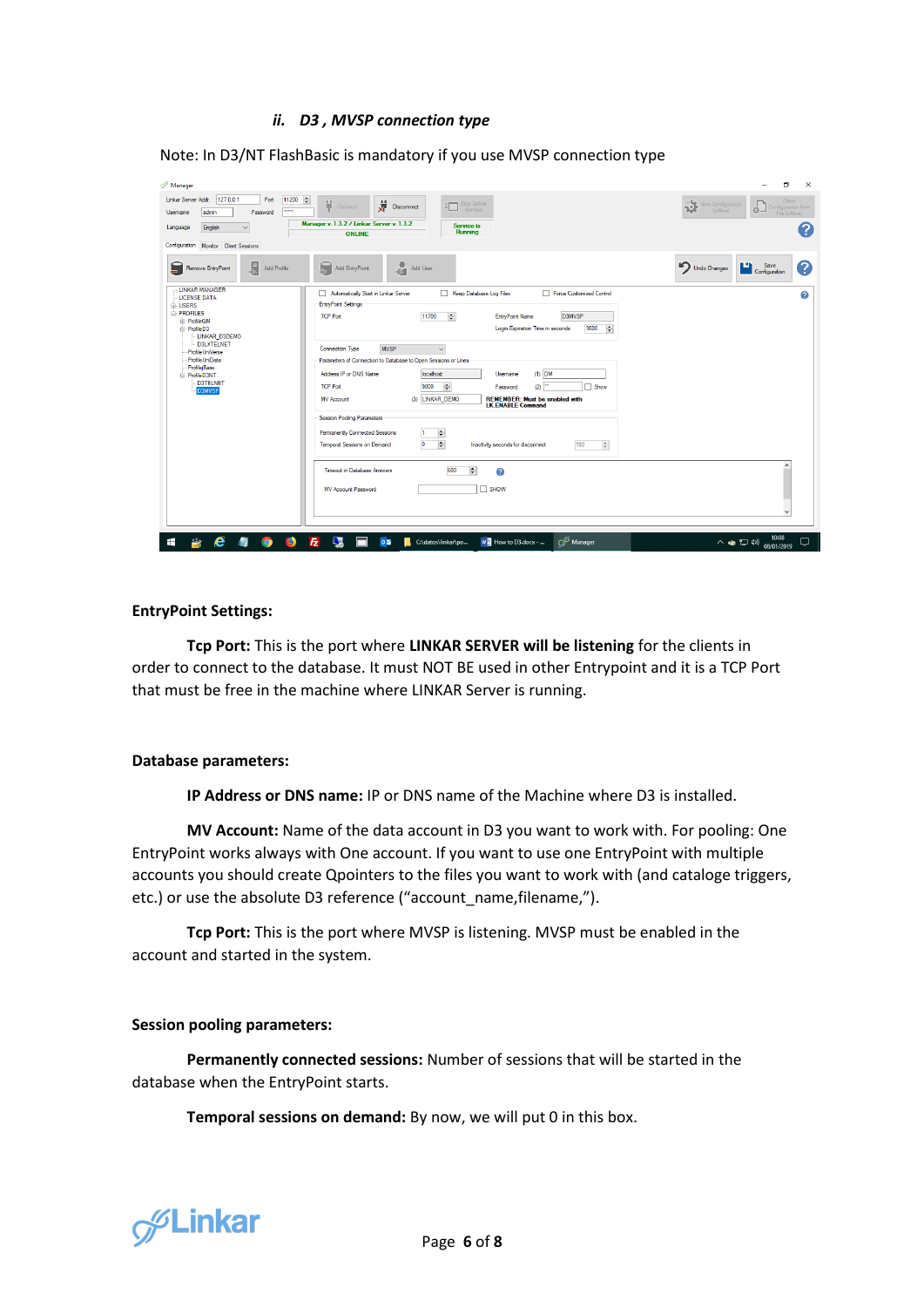#### *ii. D3 , Telnet connection type*

| Manager                                                                                                                                                                                                                                                                      |                                                                                                                                                                                                                                                                                                                                                                                                                                                                                                                                                                                                                                                                                                                                                                                                                                                                          | σ<br>$\times$                                                                                      |
|------------------------------------------------------------------------------------------------------------------------------------------------------------------------------------------------------------------------------------------------------------------------------|--------------------------------------------------------------------------------------------------------------------------------------------------------------------------------------------------------------------------------------------------------------------------------------------------------------------------------------------------------------------------------------------------------------------------------------------------------------------------------------------------------------------------------------------------------------------------------------------------------------------------------------------------------------------------------------------------------------------------------------------------------------------------------------------------------------------------------------------------------------------------|----------------------------------------------------------------------------------------------------|
| 127.0.0.1<br>11200 $\div$<br>Linkar Server Addr.<br>Port<br><br>admin<br>Password<br>Usemame                                                                                                                                                                                 | $\frac{11}{\sqrt{2}}$ Disconnect<br>Stop Linkar<br>ΞГ<br>Connect<br><b>Service</b>                                                                                                                                                                                                                                                                                                                                                                                                                                                                                                                                                                                                                                                                                                                                                                                       | Open<br>$\frac{3}{2}$<br>New Configuration<br>Configuration from<br>(offline)<br>位<br>File Inffine |
| English<br>Language<br>$\checkmark$                                                                                                                                                                                                                                          | Manager v.1.3.2 / Linkar Server v.1.3.2<br>Service is<br>Running<br><b>ONLINE</b>                                                                                                                                                                                                                                                                                                                                                                                                                                                                                                                                                                                                                                                                                                                                                                                        | 7                                                                                                  |
| Configuration Monitor Client Sessions                                                                                                                                                                                                                                        |                                                                                                                                                                                                                                                                                                                                                                                                                                                                                                                                                                                                                                                                                                                                                                                                                                                                          |                                                                                                    |
| 原<br>F<br>Remove EntryPoint<br><b>Add Profile</b>                                                                                                                                                                                                                            | Add User<br>Add EntryPoint                                                                                                                                                                                                                                                                                                                                                                                                                                                                                                                                                                                                                                                                                                                                                                                                                                               | Undo Changes<br>Save<br>Configuration<br>3                                                         |
| <b>LINKAR MANAGER</b><br><b>LICENSE DATA</b><br><b>E-USERS</b><br><b>PROFILES</b><br><b>E</b> -ProfileQM<br><b>B</b> -ProfileD3<br>-- LINKAR_D3DEMO<br><b>D3LXTELNET</b><br>Profile UniVerse<br>ProfileUniData<br>ProfilejBase<br>ProfileD3NT<br><b>D3TELNET</b><br>- D3MVSP | Force Customized Control<br>Automatically Start in Linkar Server<br>Keep Database Log Files<br><b>EntryPoint Settings</b><br>11600<br><b>D3TELNET</b><br><b>TCP Port</b><br>H<br><b>EntryPoint Name</b><br>Login Expiration Time in seconds<br>3600<br>÷<br><b>TELNET</b><br><b>Connection Type</b><br>$\checkmark$<br>Parameters of Connection to Database to Open Sessions or Lines<br>$(1)$ DM<br>Address IP or DNS Name<br>localhost<br>Usemame<br>23<br>(2)<br><b>TCP Port</b><br>$\div$ $\Box$ SSH<br>$\Box$ Show<br>Password<br>(3) LINKAR_DEMO<br><b>MV Account</b><br><b>REMEMBER: Must be enabled with</b><br><b>LK.ENABLE Command</b><br><b>Session Pooling Parameters</b><br><b>Permanently Connected Sessions</b><br>H<br>$\left  \div \right $<br>'n<br><b>Temporal Sessions on Demand</b><br>$\frac{a}{\tau}$<br>Inactivity seconds for disconnect<br>180 | Ø                                                                                                  |
|                                                                                                                                                                                                                                                                              | $\Box$ Show<br>(4)<br>Password 2<br>Ø<br>(5)<br>Password 3<br>$\Box$ Show<br>EXIT<br><b>TELNET Session EXIT command</b>                                                                                                                                                                                                                                                                                                                                                                                                                                                                                                                                                                                                                                                                                                                                                  | 10:13                                                                                              |
| e<br>E<br>₩<br>э<br>÷<br>л                                                                                                                                                                                                                                                   | Manager<br>О,<br>$W \equiv$ How to D3.docx -<br>C:\datos\linkar\po<br>$0\overline{2}$                                                                                                                                                                                                                                                                                                                                                                                                                                                                                                                                                                                                                                                                                                                                                                                    | $\land$ $\bullet$ $\Box$ 4) $\frac{10.15}{03/01/2019}$<br>□                                        |
| Range lines to Force in command "ap -line" or "d3 -line". Separated by semicolon<br>Command sequence to connect to the Database                                                                                                                                              | $\mathbf{r}$<br>(6)                                                                                                                                                                                                                                                                                                                                                                                                                                                                                                                                                                                                                                                                                                                                                                                                                                                      | ́                                                                                                  |
| In any place<br>Wait for the text                                                                                                                                                                                                                                            | Add CR<br><b>Waiting Time</b><br>Add LF End<br>Send Text<br>Camage<br>in seconds<br>of Line<br>Return<br>next step                                                                                                                                                                                                                                                                                                                                                                                                                                                                                                                                                                                                                                                                                                                                                       | $\checkmark$                                                                                       |
|                                                                                                                                                                                                                                                                              | ═                                                                                                                                                                                                                                                                                                                                                                                                                                                                                                                                                                                                                                                                                                                                                                                                                                                                        |                                                                                                    |

| Wait for the text  | In any place | Send Text | Add CR<br>Camage<br>Retum | Add LF End<br>of Line | <b>Waiting Time</b><br>in seconds<br>next step |  |
|--------------------|--------------|-----------|---------------------------|-----------------------|------------------------------------------------|--|
| user id:           | $\checkmark$ | dm        | ∨                         |                       | 10                                             |  |
| master dictionary: | $\checkmark$ | %account% | $\overline{\smile}$       |                       | 10                                             |  |
|                    |              |           | $\checkmark$              |                       | 10                                             |  |

You can use these type of connection if you want to use Telnet or SSH. It works with D3/windows and D3/Unix. FlashBasic is not mandatory. Configuration is similar to the SOCKETS one. In order to connect you MUST define the *send-receive* grid that connects to your D3 system.

# 4. Configure Profile and EntryPoint in Linkar Manager as On Demand connections

#### • **SOCKET type connection:**

If we want to have On Demand connections (connect when needed and autodisconnect them) you must configure the Telnet or SSH parameters. Notice that it is slower than the permanent connection. Actually Linkar Server will connect to D3, Start the SOCKET, and